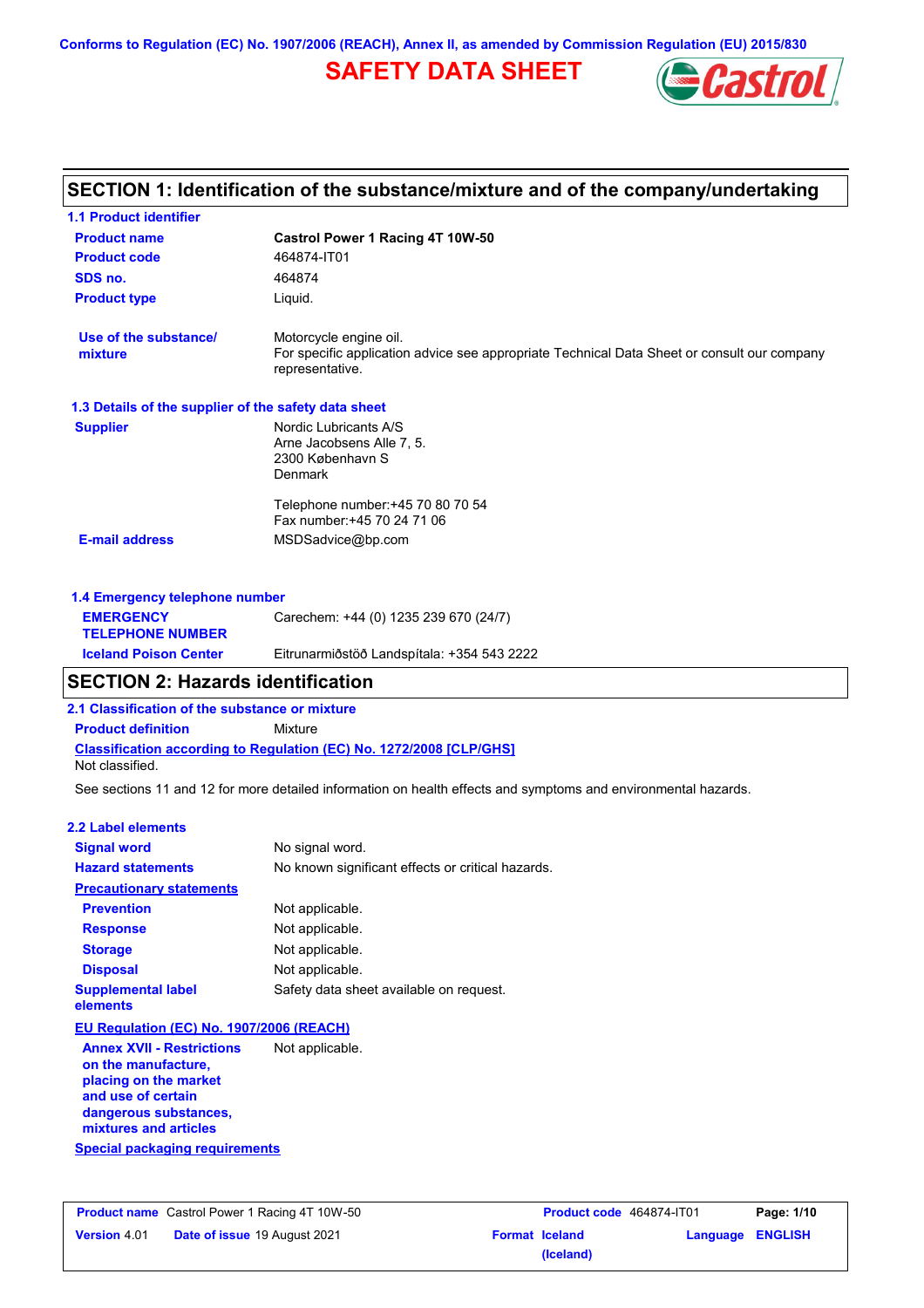## **SECTION 2: Hazards identification**

| <b>Containers to be fitted</b><br>with child-resistant<br>fastenings                                                                                                                                                                                                               | Not applicable.                                                                                               |  |  |
|------------------------------------------------------------------------------------------------------------------------------------------------------------------------------------------------------------------------------------------------------------------------------------|---------------------------------------------------------------------------------------------------------------|--|--|
| <b>Tactile warning of danger</b>                                                                                                                                                                                                                                                   | Not applicable.                                                                                               |  |  |
| 2.3 Other hazards                                                                                                                                                                                                                                                                  |                                                                                                               |  |  |
| <b>Results of PBT and vPvB</b><br>assessment                                                                                                                                                                                                                                       | Product does not meet the criteria for PBT or vPvB according to Regulation (EC) No. 1907/2006.<br>Annex XIII. |  |  |
| <b>Product meets the criteria</b><br>for PBT or vPvB according<br>to Regulation (EC) No.<br><b>1907/2006, Annex XIII</b>                                                                                                                                                           | This mixture does not contain any substances that are assessed to be a PBT or a vPvB.                         |  |  |
| Other hazards which do<br>Defatting to the skin.<br>USED ENGINE OILS<br>not result in classification<br>Used engine oil may contain hazardous components which have the potential to cause skin<br>cancer.<br>See Toxicological Information, section 11 of this Safety Data Sheet. |                                                                                                               |  |  |

### **SECTION 3: Composition/information on ingredients**

#### **3.2 Mixtures**

Mixture **Product definition**

| $H$ ighly refined base oil (IP 346 DMSO extract < 3%). Proprietary performance additives. |                                                                                        |           |                                               |             |  |
|-------------------------------------------------------------------------------------------|----------------------------------------------------------------------------------------|-----------|-----------------------------------------------|-------------|--|
| <b>Product/ingredient</b><br>name                                                         | <b>Identifiers</b>                                                                     | $\%$      | <b>Regulation (EC) No.</b><br>1272/2008 [CLP] | <b>Type</b> |  |
| Distillates (petroleum), hydrotreated<br>heavy paraffinic                                 | REACH #: 01-2119484627-25<br>EC: $265-157-1$<br>CAS: 64742-54-7<br>Index: 649-467-00-8 | 275 - ≤90 | Not classified.                               | [6]         |  |
| Distillates (petroleum), solvent-<br>dewaxed heavy paraffinic                             | REACH #: 01-2119471299-27<br>EC: $265-169-7$<br>CAS: 64742-65-0<br>Index: 649-474-00-6 | ≤10       | Not classified.                               | [6]         |  |
| Distillates (petroleum), hydrotreated<br>heavy paraffinic                                 | REACH #: 01-2119484627-25<br>EC: 265-157-1<br>CAS: 64742-54-7<br>Index: 649-467-00-8   | -≤5       | Asp. Tox. 1, H304                             | [1]         |  |

**See Section 16 for the full text of the H statements declared above.**

**Type** 

[1] Substance classified with a health or environmental hazard

[2] Substance with a workplace exposure limit

[3] Substance meets the criteria for PBT according to Regulation (EC) No. 1907/2006, Annex XIII

[4] Substance meets the criteria for vPvB according to Regulation (EC) No. 1907/2006, Annex XIII

[5] Substance of equivalent concern

[6] Additional disclosure due to company policy

Occupational exposure limits, if available, are listed in Section 8.

### **SECTION 4: First aid measures**

#### **4.1 Description of first aid measures**

| Eye contact                       | In case of contact, immediately flush eyes with plenty of water for at least 15 minutes. Eyelids<br>should be held away from the eyeball to ensure thorough rinsing. Check for and remove any<br>contact lenses. Get medical attention. |
|-----------------------------------|-----------------------------------------------------------------------------------------------------------------------------------------------------------------------------------------------------------------------------------------|
| <b>Skin contact</b>               | Wash skin thoroughly with soap and water or use recognised skin cleanser. Remove<br>contaminated clothing and shoes. Wash clothing before reuse. Clean shoes thoroughly before<br>reuse. Get medical attention if irritation develops.  |
| <b>Inhalation</b>                 | If inhaled, remove to fresh air. Get medical attention if symptoms occur.                                                                                                                                                               |
| <b>Ingestion</b>                  | Do not induce vomiting unless directed to do so by medical personnel. Get medical attention if<br>symptoms occur.                                                                                                                       |
| <b>Protection of first-aiders</b> | No action shall be taken involving any personal risk or without suitable training.                                                                                                                                                      |

#### **4.2 Most important symptoms and effects, both acute and delayed**

See Section 11 for more detailed information on health effects and symptoms.

**Potential acute health effects**

| <b>Product name</b> Castrol Power 1 Racing 4T 10W-50 |                                     | <b>Product code</b> 464874-IT01 |                       | Page: 2/10              |  |
|------------------------------------------------------|-------------------------------------|---------------------------------|-----------------------|-------------------------|--|
| <b>Version 4.01</b>                                  | <b>Date of issue 19 August 2021</b> |                                 | <b>Format Iceland</b> | <b>Language ENGLISH</b> |  |
|                                                      |                                     |                                 | (Iceland)             |                         |  |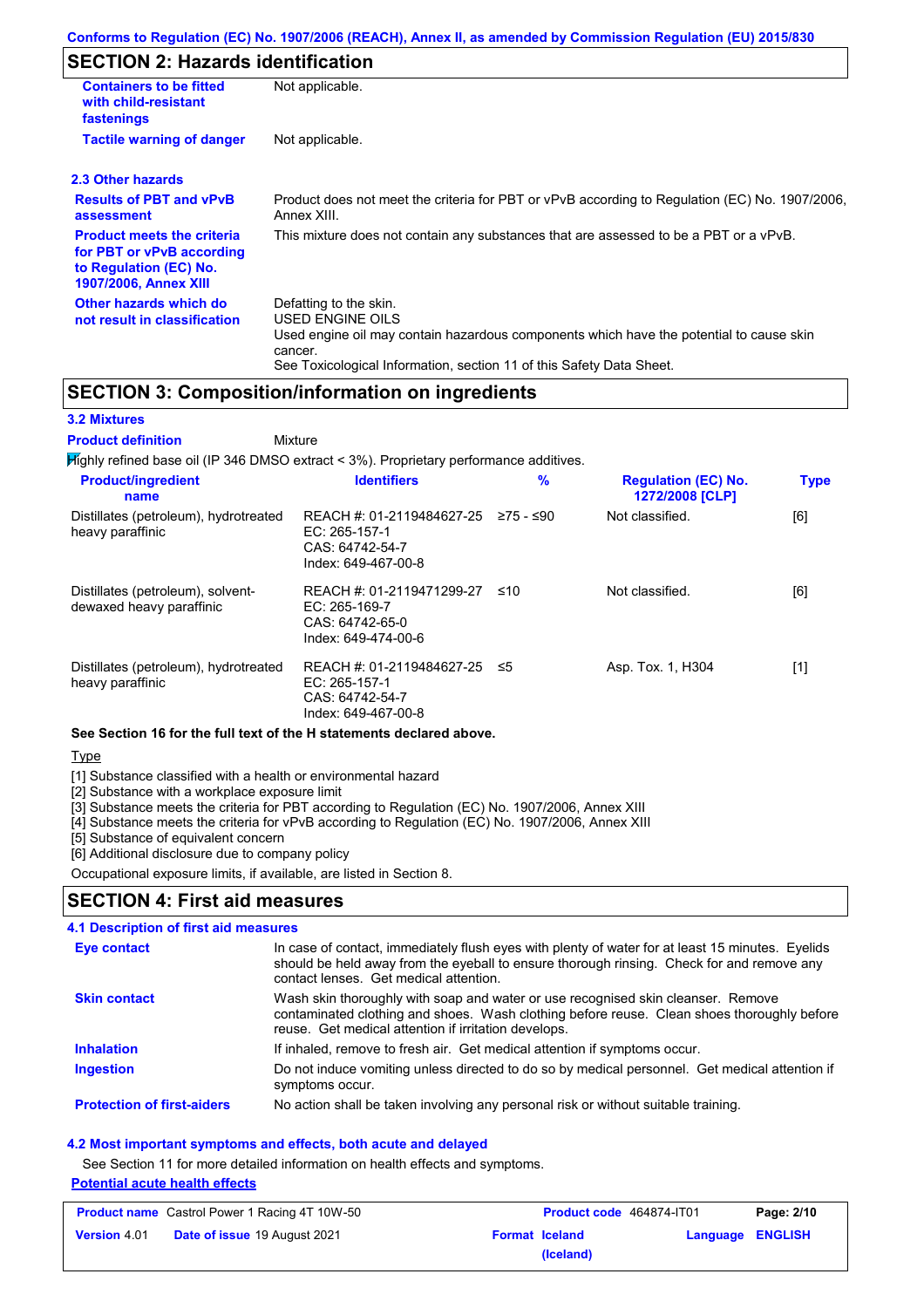### **Conforms to Regulation (EC) No. 1907/2006 (REACH), Annex II, as amended by Commission Regulation (EU) 2015/830**

## **SECTION 4: First aid measures**

| <b>Inhalation</b>   | Vapour inhalation under ambient conditions is not normally a problem due to low vapour<br>pressure.               |  |  |
|---------------------|-------------------------------------------------------------------------------------------------------------------|--|--|
| <b>Ingestion</b>    | No known significant effects or critical hazards.                                                                 |  |  |
| <b>Skin contact</b> | Defatting to the skin. May cause skin dryness and irritation.                                                     |  |  |
| Eye contact         | No known significant effects or critical hazards.                                                                 |  |  |
|                     | Delayed and immediate effects as well as chronic effects from short and long-term exposure                        |  |  |
| <b>Inhalation</b>   | Overexposure to the inhalation of airborne droplets or aerosols may cause irritation of the<br>respiratory tract. |  |  |
| <b>Ingestion</b>    | Ingestion of large quantities may cause nausea and diarrhoea.                                                     |  |  |
| <b>Skin contact</b> | Prolonged or repeated contact can defat the skin and lead to irritation and/or dermatitis.                        |  |  |
| Eye contact         | Potential risk of transient stinging or redness if accidental eye contact occurs.                                 |  |  |
|                     |                                                                                                                   |  |  |

## **4.3 Indication of any immediate medical attention and special treatment needed**

| <b>Notes to physician</b>               | Treatment should in general be symptomatic and directed to relieving any effects. |
|-----------------------------------------|-----------------------------------------------------------------------------------|
| <b>SECTION 5: Firefighting measures</b> |                                                                                   |

| 5.1 Extinguishing media                                   |                                                                                                                                                                                                                                                                                                                                                                   |  |  |
|-----------------------------------------------------------|-------------------------------------------------------------------------------------------------------------------------------------------------------------------------------------------------------------------------------------------------------------------------------------------------------------------------------------------------------------------|--|--|
| <b>Suitable extinguishing</b><br>media                    | In case of fire, use foam, dry chemical or carbon dioxide extinguisher or spray.                                                                                                                                                                                                                                                                                  |  |  |
| <b>Unsuitable extinguishing</b><br>media                  | Do not use water jet. The use of a water jet may cause the fire to spread by splashing the<br>burning product.                                                                                                                                                                                                                                                    |  |  |
| 5.2 Special hazards arising from the substance or mixture |                                                                                                                                                                                                                                                                                                                                                                   |  |  |
| <b>Hazards from the</b><br>substance or mixture           | In a fire or if heated, a pressure increase will occur and the container may burst.                                                                                                                                                                                                                                                                               |  |  |
| <b>Hazardous combustion</b><br>products                   | Combustion products may include the following:<br>carbon oxides (CO, CO <sub>2</sub> ) (carbon monoxide, carbon dioxide)                                                                                                                                                                                                                                          |  |  |
| 5.3 Advice for firefighters                               |                                                                                                                                                                                                                                                                                                                                                                   |  |  |
| <b>Special precautions for</b><br>fire-fighters           | No action shall be taken involving any personal risk or without suitable training. Promptly<br>isolate the scene by removing all persons from the vicinity of the incident if there is a fire.                                                                                                                                                                    |  |  |
| <b>Special protective</b><br>equipment for fire-fighters  | Fire-fighters should wear appropriate protective equipment and self-contained breathing<br>apparatus (SCBA) with a full face-piece operated in positive pressure mode. Clothing for fire-<br>fighters (including helmets, protective boots and gloves) conforming to European standard EN<br>469 will provide a basic level of protection for chemical incidents. |  |  |

# **SECTION 6: Accidental release measures**

|                                                          | 6.1 Personal precautions, protective equipment and emergency procedures                                                                                                                                                                                                                                                                                                                        |  |  |
|----------------------------------------------------------|------------------------------------------------------------------------------------------------------------------------------------------------------------------------------------------------------------------------------------------------------------------------------------------------------------------------------------------------------------------------------------------------|--|--|
| For non-emergency<br>personnel                           | No action shall be taken involving any personal risk or without suitable training. Evacuate<br>surrounding areas. Keep unnecessary and unprotected personnel from entering. Do not touch<br>or walk through spilt material. Floors may be slippery; use care to avoid falling. Put on<br>appropriate personal protective equipment.                                                            |  |  |
| For emergency responders                                 | If specialised clothing is required to deal with the spillage, take note of any information in<br>Section 8 on suitable and unsuitable materials. See also the information in "For non-<br>emergency personnel".                                                                                                                                                                               |  |  |
| <b>6.2 Environmental</b><br>precautions                  | Avoid dispersal of spilt material and runoff and contact with soil, waterways, drains and sewers.<br>Inform the relevant authorities if the product has caused environmental pollution (sewers,<br>waterways, soil or air).                                                                                                                                                                    |  |  |
| 6.3 Methods and material for containment and cleaning up |                                                                                                                                                                                                                                                                                                                                                                                                |  |  |
| <b>Small spill</b>                                       | Stop leak if without risk. Move containers from spill area. Absorb with an inert material and<br>place in an appropriate waste disposal container. Dispose of via a licensed waste disposal<br>contractor.                                                                                                                                                                                     |  |  |
| Large spill                                              | Stop leak if without risk. Move containers from spill area. Prevent entry into sewers, water<br>courses, basements or confined areas. Contain and collect spillage with non-combustible,<br>absorbent material e.g. sand, earth, vermiculite or diatomaceous earth and place in container<br>for disposal according to local regulations. Dispose of via a licensed waste disposal contractor. |  |  |

| <b>Product name</b> Castrol Power 1 Racing 4T 10W-50 |                                     | <b>Product code</b> 464874-IT01 |           | Page: 3/10       |  |
|------------------------------------------------------|-------------------------------------|---------------------------------|-----------|------------------|--|
| <b>Version</b> 4.01                                  | <b>Date of issue 19 August 2021</b> | <b>Format Iceland</b>           |           | Language ENGLISH |  |
|                                                      |                                     |                                 | (Iceland) |                  |  |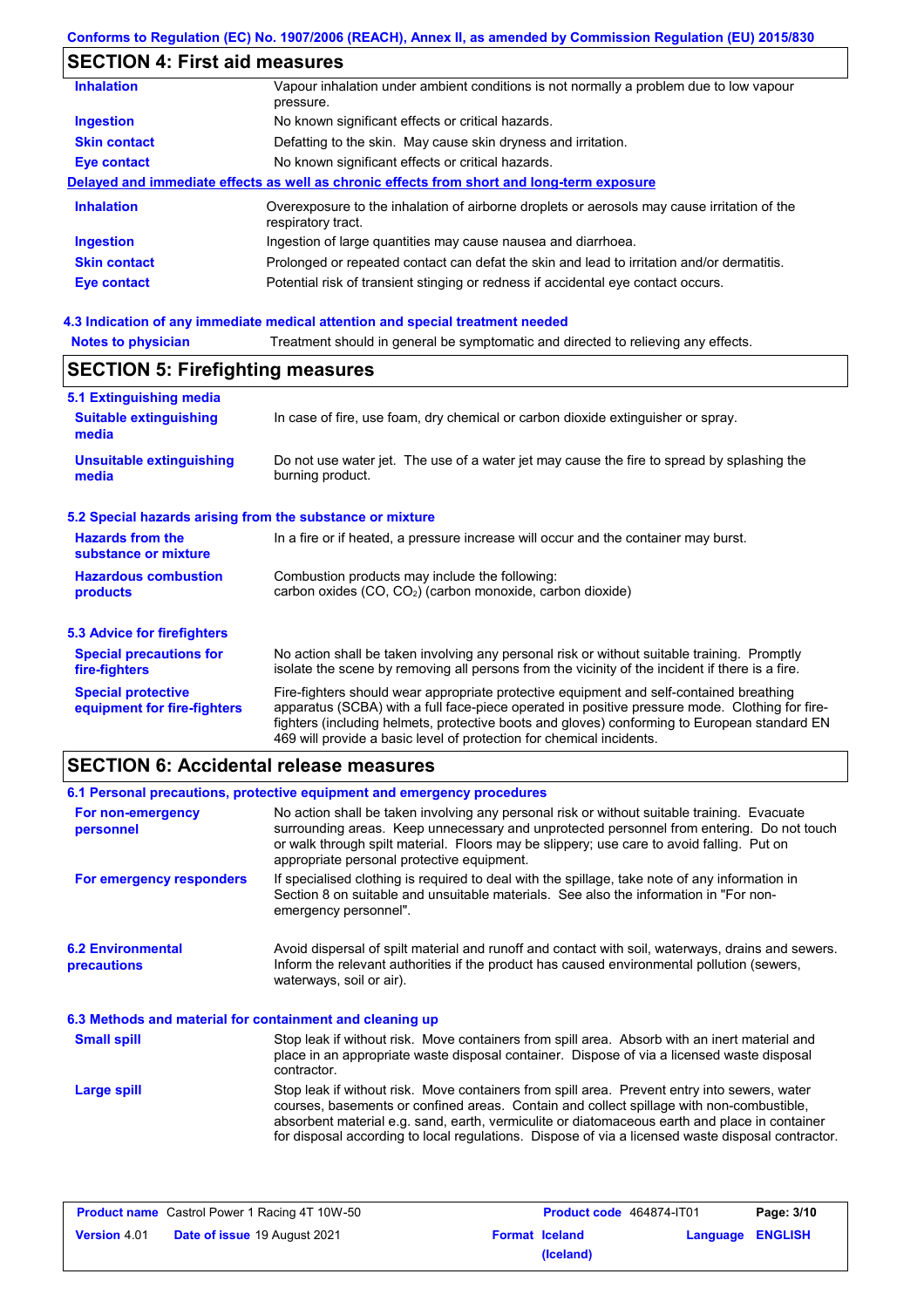# **SECTION 6: Accidental release measures**

| 6.4 Reference to other | See Section 1 for emergency contact information.                            |
|------------------------|-----------------------------------------------------------------------------|
| <b>sections</b>        | See Section 5 for firefighting measures.                                    |
|                        | See Section 8 for information on appropriate personal protective equipment. |
|                        | See Section 12 for environmental precautions.                               |
|                        | See Section 13 for additional waste treatment information.                  |
|                        |                                                                             |

## **SECTION 7: Handling and storage**

| 7.1 Precautions for safe handling                                                    |                                                                                                                                                                                                                                                                                                                                                                                                                                                                                          |
|--------------------------------------------------------------------------------------|------------------------------------------------------------------------------------------------------------------------------------------------------------------------------------------------------------------------------------------------------------------------------------------------------------------------------------------------------------------------------------------------------------------------------------------------------------------------------------------|
| <b>Protective measures</b>                                                           | Put on appropriate personal protective equipment.                                                                                                                                                                                                                                                                                                                                                                                                                                        |
| <b>Advice on general</b><br>occupational hygiene                                     | Eating, drinking and smoking should be prohibited in areas where this material is handled,<br>stored and processed. Wash thoroughly after handling. Remove contaminated clothing and<br>protective equipment before entering eating areas. See also Section 8 for additional<br>information on hygiene measures.                                                                                                                                                                         |
| <b>7.2 Conditions for safe</b><br>storage, including any<br><i>incompatibilities</i> | Store in accordance with local requiations. Store in a dry, cool and well-ventilated area, away<br>from incompatible materials (see Section 10). Keep away from heat and direct sunlight. Keep<br>container tightly closed and sealed until ready for use. Containers that have been opened must<br>be carefully resealed and kept upright to prevent leakage. Store and use only in equipment/<br>containers designed for use with this product. Do not store in unlabelled containers. |
| <b>Not suitable</b>                                                                  | Prolonged exposure to elevated temperature                                                                                                                                                                                                                                                                                                                                                                                                                                               |

## **SECTION 8: Exposure controls/personal protection**

| <b>8.1 Control parameters</b>                                                                                                                                                                                                                                          |  |                                                                                                                                                                                                                                                                                                                                                                                                                                                                                                                                                                                                                                                                                                                                                                                                                                                                                                                                                                                                                            |                                    |                  |            |
|------------------------------------------------------------------------------------------------------------------------------------------------------------------------------------------------------------------------------------------------------------------------|--|----------------------------------------------------------------------------------------------------------------------------------------------------------------------------------------------------------------------------------------------------------------------------------------------------------------------------------------------------------------------------------------------------------------------------------------------------------------------------------------------------------------------------------------------------------------------------------------------------------------------------------------------------------------------------------------------------------------------------------------------------------------------------------------------------------------------------------------------------------------------------------------------------------------------------------------------------------------------------------------------------------------------------|------------------------------------|------------------|------------|
| <b>Occupational exposure limits</b>                                                                                                                                                                                                                                    |  |                                                                                                                                                                                                                                                                                                                                                                                                                                                                                                                                                                                                                                                                                                                                                                                                                                                                                                                                                                                                                            |                                    |                  |            |
| <b>Product/ingredient name</b>                                                                                                                                                                                                                                         |  |                                                                                                                                                                                                                                                                                                                                                                                                                                                                                                                                                                                                                                                                                                                                                                                                                                                                                                                                                                                                                            | <b>Exposure limit values</b>       |                  |            |
|                                                                                                                                                                                                                                                                        |  | Distillates (petroleum), hydrotreated heavy paraffinic Minsitry of Welfare, List of Exposure Limits (Iceland).<br>TWA: 1 mg/m <sup>3</sup> 8 hours. Issued/Revised: 4/2009 Form: particulates                                                                                                                                                                                                                                                                                                                                                                                                                                                                                                                                                                                                                                                                                                                                                                                                                              |                                    |                  |            |
| Distillates (petroleum), solvent-dewaxed heavy<br>paraffinic                                                                                                                                                                                                           |  | Minsitry of Welfare, List of Exposure Limits (Iceland).                                                                                                                                                                                                                                                                                                                                                                                                                                                                                                                                                                                                                                                                                                                                                                                                                                                                                                                                                                    |                                    |                  |            |
|                                                                                                                                                                                                                                                                        |  | TWA: 1 mg/m <sup>3</sup> 8 hours. Issued/Revised: 4/2009 Form: particulates                                                                                                                                                                                                                                                                                                                                                                                                                                                                                                                                                                                                                                                                                                                                                                                                                                                                                                                                                |                                    |                  |            |
| Distillates (petroleum), hydrotreated heavy paraffinic Minsitry of Welfare, List of Exposure Limits (Iceland).                                                                                                                                                         |  | TWA: 1 mg/m <sup>3</sup> 8 hours. Issued/Revised: 4/2009 Form: particulates                                                                                                                                                                                                                                                                                                                                                                                                                                                                                                                                                                                                                                                                                                                                                                                                                                                                                                                                                |                                    |                  |            |
| Whilst specific OELs for certain components may be shown in this section, other components may be present in any mist,<br>vapour or dust produced. Therefore, the specific OELs may not be applicable to the product as a whole and are provided for<br>guidance only. |  |                                                                                                                                                                                                                                                                                                                                                                                                                                                                                                                                                                                                                                                                                                                                                                                                                                                                                                                                                                                                                            |                                    |                  |            |
| <b>Recommended monitoring</b><br>procedures                                                                                                                                                                                                                            |  | If this product contains ingredients with exposure limits, personal, workplace atmosphere or<br>biological monitoring may be required to determine the effectiveness of the ventilation or other<br>control measures and/or the necessity to use respiratory protective equipment. Reference<br>should be made to monitoring standards, such as the following: European Standard EN 689<br>(Workplace atmospheres - Guidance for the assessment of exposure by inhalation to chemical<br>agents for comparison with limit values and measurement strategy) European Standard EN<br>14042 (Workplace atmospheres - Guide for the application and use of procedures for the<br>assessment of exposure to chemical and biological agents) European Standard EN 482<br>(Workplace atmospheres - General requirements for the performance of procedures for the<br>measurement of chemical agents) Reference to national guidance documents for methods for<br>the determination of hazardous substances will also be required. |                                    |                  |            |
| <b>Derived No Effect Level</b><br>No DNELs/DMELs available.                                                                                                                                                                                                            |  |                                                                                                                                                                                                                                                                                                                                                                                                                                                                                                                                                                                                                                                                                                                                                                                                                                                                                                                                                                                                                            |                                    |                  |            |
| <b>Predicted No Effect Concentration</b>                                                                                                                                                                                                                               |  |                                                                                                                                                                                                                                                                                                                                                                                                                                                                                                                                                                                                                                                                                                                                                                                                                                                                                                                                                                                                                            |                                    |                  |            |
| No PNECs available                                                                                                                                                                                                                                                     |  |                                                                                                                                                                                                                                                                                                                                                                                                                                                                                                                                                                                                                                                                                                                                                                                                                                                                                                                                                                                                                            |                                    |                  |            |
| <b>8.2 Exposure controls</b>                                                                                                                                                                                                                                           |  |                                                                                                                                                                                                                                                                                                                                                                                                                                                                                                                                                                                                                                                                                                                                                                                                                                                                                                                                                                                                                            |                                    |                  |            |
| <b>Appropriate engineering</b><br><b>controls</b>                                                                                                                                                                                                                      |  | Provide exhaust ventilation or other engineering controls to keep the relevant airborne<br>concentrations below their respective occupational exposure limits.<br>All activities involving chemicals should be assessed for their risks to health, to ensure<br>exposures are adequately controlled. Personal protective equipment should only be considered<br>after other forms of control measures (e.g. engineering controls) have been suitably evaluated.<br>Personal protective equipment should conform to appropriate standards, be suitable for use, be<br>kept in good condition and properly maintained.<br>Your supplier of personal protective equipment should be consulted for advice on selection and<br>appropriate standards. For further information contact your national organisation for standards.<br>The final choice of protective equipment will depend upon a risk assessment. It is important to                                                                                              |                                    |                  |            |
| <b>Product name</b> Castrol Power 1 Racing 4T 10W-50                                                                                                                                                                                                                   |  |                                                                                                                                                                                                                                                                                                                                                                                                                                                                                                                                                                                                                                                                                                                                                                                                                                                                                                                                                                                                                            | Product code 464874-IT01           |                  | Page: 4/10 |
| Version 4.01<br>Date of issue 19 August 2021                                                                                                                                                                                                                           |  |                                                                                                                                                                                                                                                                                                                                                                                                                                                                                                                                                                                                                                                                                                                                                                                                                                                                                                                                                                                                                            | <b>Format Iceland</b><br>(Iceland) | Language ENGLISH |            |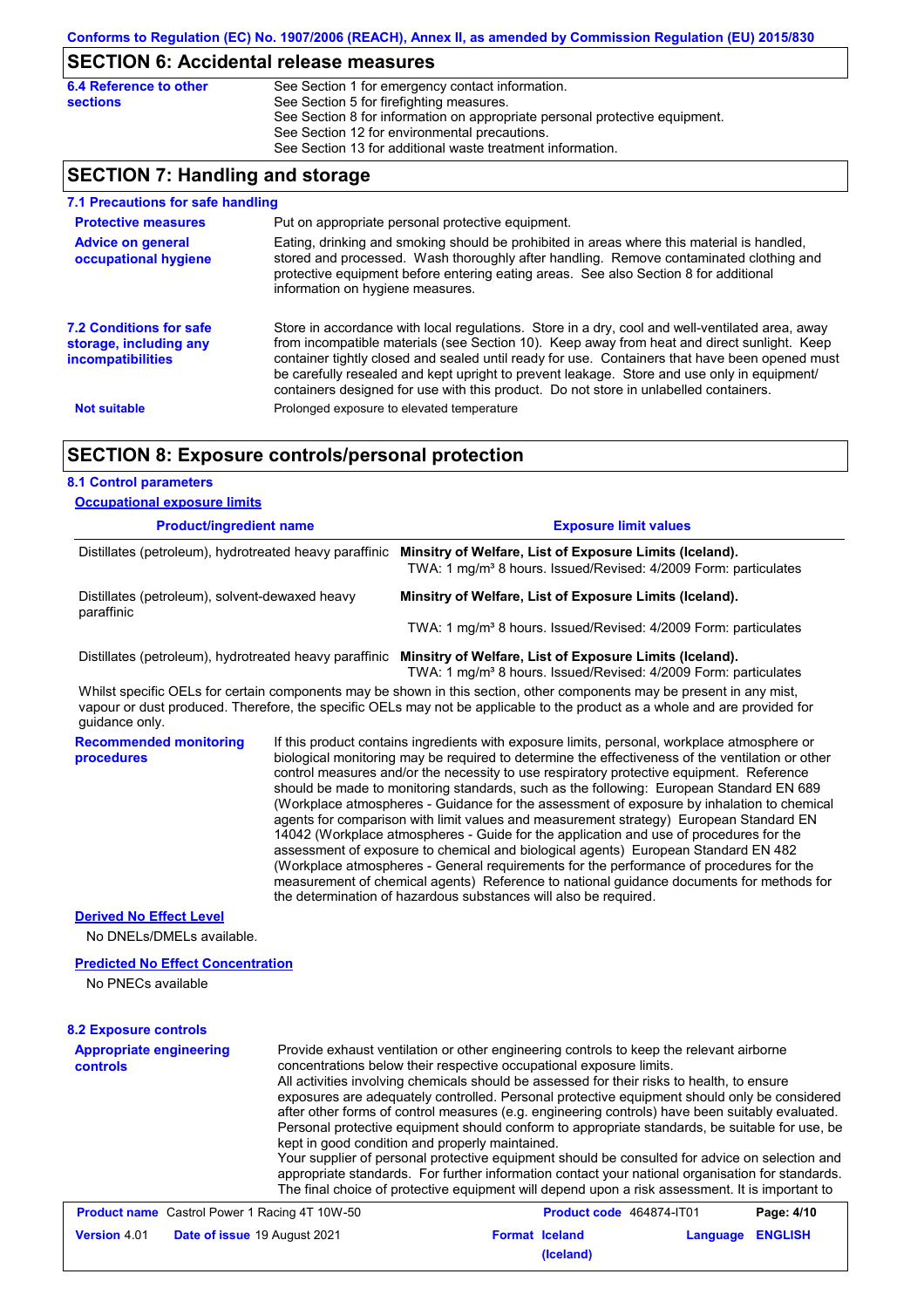# **SECTION 8: Exposure controls/personal protection**

|                                                      | ensure that all items of personal protective equipment are compatible.                                                                                                                                                                                                                                                                                                                                                                                                                                                                                                                                                                            |
|------------------------------------------------------|---------------------------------------------------------------------------------------------------------------------------------------------------------------------------------------------------------------------------------------------------------------------------------------------------------------------------------------------------------------------------------------------------------------------------------------------------------------------------------------------------------------------------------------------------------------------------------------------------------------------------------------------------|
| <b>Individual protection measures</b>                |                                                                                                                                                                                                                                                                                                                                                                                                                                                                                                                                                                                                                                                   |
| <b>Hygiene measures</b>                              | Wash hands, forearms and face thoroughly after handling chemical products, before eating,<br>smoking and using the lavatory and at the end of the working period. Ensure that eyewash<br>stations and safety showers are close to the workstation location.                                                                                                                                                                                                                                                                                                                                                                                       |
| <b>Respiratory protection</b>                        | In case of insufficient ventilation, wear suitable respiratory equipment.<br>The correct choice of respiratory protection depends upon the chemicals being handled, the<br>conditions of work and use, and the condition of the respiratory equipment. Safety procedures<br>should be developed for each intended application. Respiratory protection equipment should<br>therefore be chosen in consultation with the supplier/manufacturer and with a full assessment<br>of the working conditions.                                                                                                                                             |
| <b>Eye/face protection</b>                           | Safety glasses with side shields.                                                                                                                                                                                                                                                                                                                                                                                                                                                                                                                                                                                                                 |
| <b>Skin protection</b>                               |                                                                                                                                                                                                                                                                                                                                                                                                                                                                                                                                                                                                                                                   |
| <b>Hand protection</b>                               | <b>General Information:</b>                                                                                                                                                                                                                                                                                                                                                                                                                                                                                                                                                                                                                       |
|                                                      | Because specific work environments and material handling practices vary, safety procedures<br>should be developed for each intended application. The correct choice of protective gloves<br>depends upon the chemicals being handled, and the conditions of work and use. Most gloves<br>provide protection for only a limited time before they must be discarded and replaced (even the<br>best chemically resistant gloves will break down after repeated chemical exposures).                                                                                                                                                                  |
|                                                      | Gloves should be chosen in consultation with the supplier / manufacturer and taking account of<br>a full assessment of the working conditions.                                                                                                                                                                                                                                                                                                                                                                                                                                                                                                    |
|                                                      | Recommended: Nitrile gloves.<br><b>Breakthrough time:</b>                                                                                                                                                                                                                                                                                                                                                                                                                                                                                                                                                                                         |
|                                                      | Breakthrough time data are generated by glove manufacturers under laboratory test conditions<br>and represent how long a glove can be expected to provide effective permeation resistance. It<br>is important when following breakthrough time recommendations that actual workplace<br>conditions are taken into account. Always consult with your glove supplier for up-to-date<br>technical information on breakthrough times for the recommended glove type.<br>Our recommendations on the selection of gloves are as follows:                                                                                                                |
|                                                      | Continuous contact:                                                                                                                                                                                                                                                                                                                                                                                                                                                                                                                                                                                                                               |
|                                                      | Gloves with a minimum breakthrough time of 240 minutes, or >480 minutes if suitable gloves<br>can be obtained.<br>If suitable gloves are not available to offer that level of protection, gloves with shorter<br>breakthrough times may be acceptable as long as appropriate glove maintenance and<br>replacement regimes are determined and adhered to.                                                                                                                                                                                                                                                                                          |
|                                                      | Short-term / splash protection:                                                                                                                                                                                                                                                                                                                                                                                                                                                                                                                                                                                                                   |
|                                                      | Recommended breakthrough times as above.<br>It is recognised that for short-term, transient exposures, gloves with shorter breakthrough times<br>may commonly be used. Therefore, appropriate maintenance and replacement regimes must<br>be determined and rigorously followed.                                                                                                                                                                                                                                                                                                                                                                  |
|                                                      | <b>Glove Thickness:</b>                                                                                                                                                                                                                                                                                                                                                                                                                                                                                                                                                                                                                           |
|                                                      | For general applications, we recommend gloves with a thickness typically greater than 0.35 mm.                                                                                                                                                                                                                                                                                                                                                                                                                                                                                                                                                    |
|                                                      | It should be emphasised that glove thickness is not necessarily a good predictor of glove<br>resistance to a specific chemical, as the permeation efficiency of the glove will be dependent<br>on the exact composition of the glove material. Therefore, glove selection should also be based<br>on consideration of the task requirements and knowledge of breakthrough times.<br>Glove thickness may also vary depending on the glove manufacturer, the glove type and the<br>glove model. Therefore, the manufacturers' technical data should always be taken into account<br>to ensure selection of the most appropriate glove for the task. |
|                                                      | Note: Depending on the activity being conducted, gloves of varying thickness may be required<br>for specific tasks. For example:                                                                                                                                                                                                                                                                                                                                                                                                                                                                                                                  |
|                                                      | • Thinner gloves (down to 0.1 mm or less) may be required where a high degree of manual<br>dexterity is needed. However, these gloves are only likely to give short duration protection and<br>would normally be just for single use applications, then disposed of.                                                                                                                                                                                                                                                                                                                                                                              |
|                                                      | • Thicker gloves (up to 3 mm or more) may be required where there is a mechanical (as well<br>as a chemical) risk i.e. where there is abrasion or puncture potential.                                                                                                                                                                                                                                                                                                                                                                                                                                                                             |
| <b>Product name</b> Castrol Power 1 Racing 4T 10W-50 | <b>Product code</b> 464874-JT01<br>P <sub>2</sub> na: 5/10                                                                                                                                                                                                                                                                                                                                                                                                                                                                                                                                                                                        |

| <b>Product name</b> Castrol Power 1 Racing 4T 10W-50 |                                     | <b>Product code</b> 464874-IT01 |                       | Page: 5/10              |  |
|------------------------------------------------------|-------------------------------------|---------------------------------|-----------------------|-------------------------|--|
| <b>Version 4.01</b>                                  | <b>Date of issue 19 August 2021</b> |                                 | <b>Format Iceland</b> | <b>Language ENGLISH</b> |  |
|                                                      |                                     |                                 | (Iceland)             |                         |  |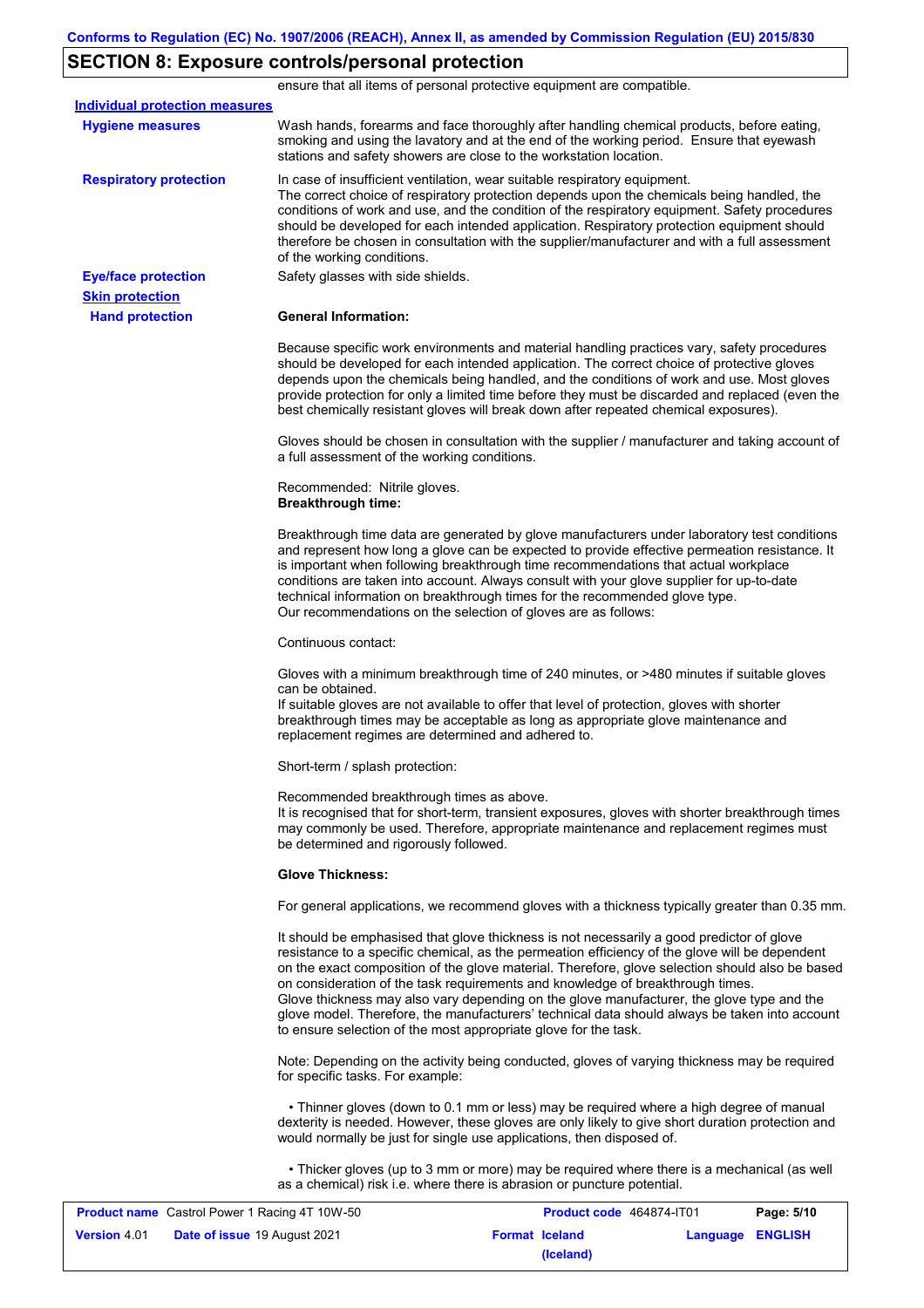## **SECTION 8: Exposure controls/personal protection**

| <b>Skin and body</b>                      | Use of protective clothing is good industrial practice.<br>Personal protective equipment for the body should be selected based on the task being<br>performed and the risks involved and should be approved by a specialist before handling this<br>product.<br>Cotton or polyester/cotton overalls will only provide protection against light superficial<br>contamination that will not soak through to the skin. Overalls should be laundered on a regular<br>basis. When the risk of skin exposure is high (e.g. when cleaning up spillages or if there is a<br>risk of splashing) then chemical resistant aprons and/or impervious chemical suits and boots<br>will be required. |
|-------------------------------------------|---------------------------------------------------------------------------------------------------------------------------------------------------------------------------------------------------------------------------------------------------------------------------------------------------------------------------------------------------------------------------------------------------------------------------------------------------------------------------------------------------------------------------------------------------------------------------------------------------------------------------------------------------------------------------------------|
| <b>Refer to standards:</b>                | Respiratory protection: EN 529<br>Gloves: EN 420, EN 374<br>Eye protection: EN 166<br>Filtering half-mask: EN 149<br>Filtering half-mask with valve: EN 405<br>Half-mask: EN 140 plus filter<br>Full-face mask: EN 136 plus filter<br>Particulate filters: EN 143<br>Gas/combined filters: EN 14387                                                                                                                                                                                                                                                                                                                                                                                   |
| <b>Environmental exposure</b><br>controls | Emissions from ventilation or work process equipment should be checked to ensure they<br>comply with the requirements of environmental protection legislation. In some cases, fume<br>scrubbers, filters or engineering modifications to the process equipment will be necessary to<br>reduce emissions to acceptable levels.                                                                                                                                                                                                                                                                                                                                                         |

## **SECTION 9: Physical and chemical properties**

| 9.1 Information on basic physical and chemical properties              |
|------------------------------------------------------------------------|
|                                                                        |
| Liquid.                                                                |
| Red.                                                                   |
| Not available.                                                         |
| Not available.                                                         |
| Not applicable.                                                        |
| Not available.                                                         |
| Not available.                                                         |
| $-36 °C$                                                               |
| Closed cup: 208°C (406.4°F) [Pensky-Martens.]                          |
| Not available.                                                         |
| Not available.                                                         |
| Not available.                                                         |
| Not available.                                                         |
| Not available.                                                         |
| Not available.                                                         |
| <1000 kg/m <sup>3</sup> (<1 g/cm <sup>3</sup> ) at 20 <sup>°</sup> C   |
| insoluble in water.                                                    |
| Not available.                                                         |
| Not available.                                                         |
| Not available.                                                         |
| Kinematic: 112 mm <sup>2</sup> /s (112 cSt) at $40^{\circ}$ C          |
| Kinematic: 16.4 to 17.8 mm <sup>2</sup> /s (16.4 to 17.8 cSt) at 100°C |
| Not available.                                                         |
|                                                                        |

#### **9.2 Other information**

No additional information.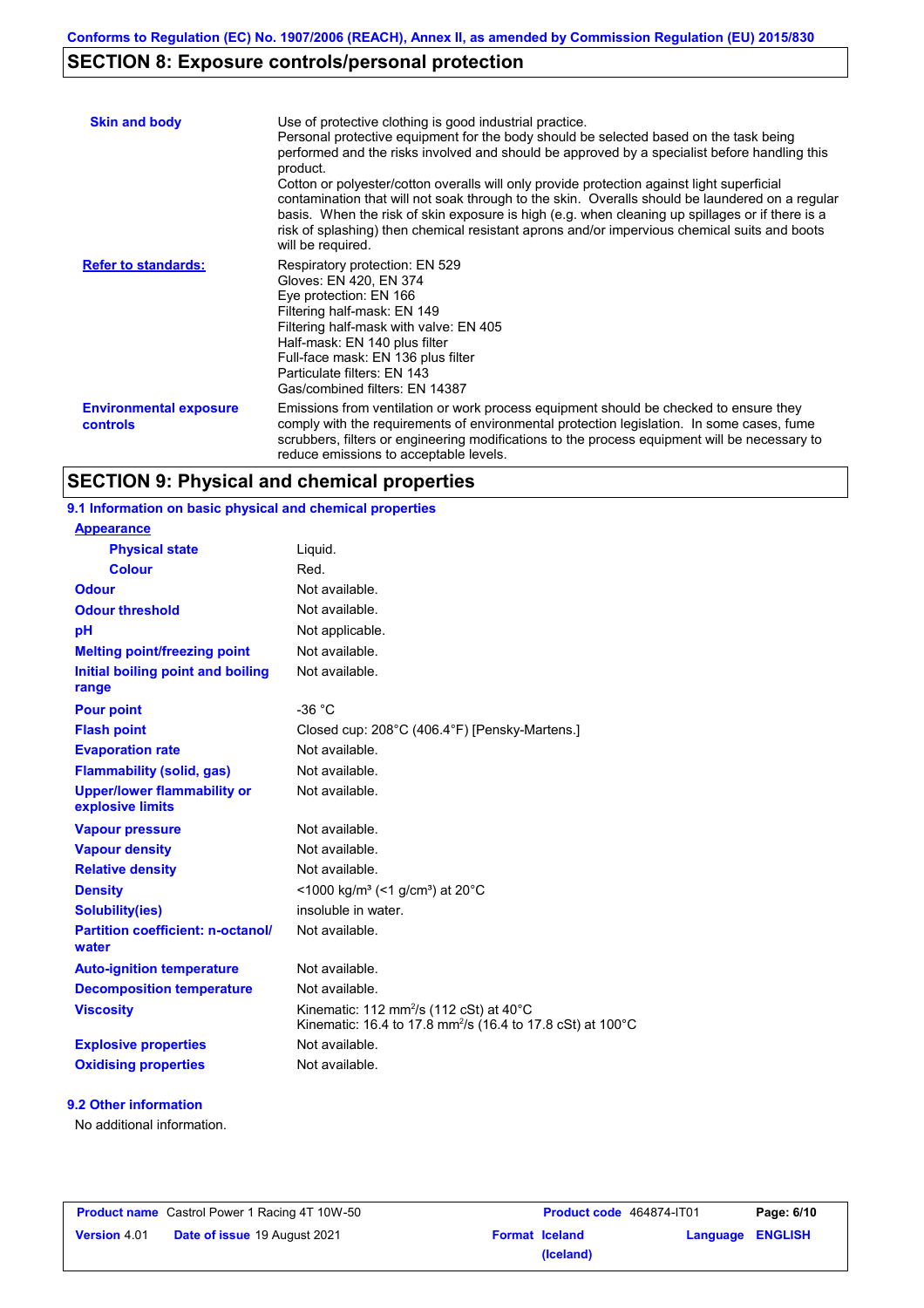| <b>SECTION 10: Stability and reactivity</b>       |                                                                                                                                                                         |  |  |
|---------------------------------------------------|-------------------------------------------------------------------------------------------------------------------------------------------------------------------------|--|--|
| <b>10.1 Reactivity</b>                            | No specific test data available for this product. Refer to Conditions to avoid and Incompatible<br>materials for additional information.                                |  |  |
| <b>10.2 Chemical stability</b>                    | The product is stable.                                                                                                                                                  |  |  |
| <b>10.3 Possibility of</b><br>hazardous reactions | Under normal conditions of storage and use, hazardous reactions will not occur.<br>Under normal conditions of storage and use, hazardous polymerisation will not occur. |  |  |
| <b>10.4 Conditions to avoid</b>                   | Avoid all possible sources of ignition (spark or flame).                                                                                                                |  |  |
| <b>10.5 Incompatible materials</b>                | Reactive or incompatible with the following materials: oxidising materials.                                                                                             |  |  |
| <b>10.6 Hazardous</b><br>decomposition products   | Under normal conditions of storage and use, hazardous decomposition products should not be<br>produced.                                                                 |  |  |

## **SECTION 11: Toxicological information**

| 11.1 Information on toxicological effects          |                                                                                                                                                                                                                                                                                                                                                                                                                 |
|----------------------------------------------------|-----------------------------------------------------------------------------------------------------------------------------------------------------------------------------------------------------------------------------------------------------------------------------------------------------------------------------------------------------------------------------------------------------------------|
| <b>Acute toxicity estimates</b>                    |                                                                                                                                                                                                                                                                                                                                                                                                                 |
| Not available.                                     |                                                                                                                                                                                                                                                                                                                                                                                                                 |
| <b>Information on likely</b><br>routes of exposure | Routes of entry anticipated: Dermal, Inhalation.                                                                                                                                                                                                                                                                                                                                                                |
| <b>Potential acute health effects</b>              |                                                                                                                                                                                                                                                                                                                                                                                                                 |
| <b>Inhalation</b>                                  | Vapour inhalation under ambient conditions is not normally a problem due to low vapour<br>pressure.                                                                                                                                                                                                                                                                                                             |
| <b>Ingestion</b>                                   | No known significant effects or critical hazards.                                                                                                                                                                                                                                                                                                                                                               |
| <b>Skin contact</b>                                | Defatting to the skin. May cause skin dryness and irritation.                                                                                                                                                                                                                                                                                                                                                   |
| <b>Eye contact</b>                                 | No known significant effects or critical hazards.                                                                                                                                                                                                                                                                                                                                                               |
|                                                    | <b>Symptoms related to the physical, chemical and toxicological characteristics</b>                                                                                                                                                                                                                                                                                                                             |
| <b>Inhalation</b>                                  | No specific data.                                                                                                                                                                                                                                                                                                                                                                                               |
| <b>Ingestion</b>                                   | No specific data.                                                                                                                                                                                                                                                                                                                                                                                               |
| <b>Skin contact</b>                                | Adverse symptoms may include the following:<br>irritation<br>dryness<br>cracking                                                                                                                                                                                                                                                                                                                                |
| <b>Eye contact</b>                                 | No specific data.                                                                                                                                                                                                                                                                                                                                                                                               |
|                                                    | Delayed and immediate effects as well as chronic effects from short and long-term exposure                                                                                                                                                                                                                                                                                                                      |
| <b>Inhalation</b>                                  | Overexposure to the inhalation of airborne droplets or aerosols may cause irritation of the<br>respiratory tract.                                                                                                                                                                                                                                                                                               |
| <b>Ingestion</b>                                   | Ingestion of large quantities may cause nausea and diarrhoea.                                                                                                                                                                                                                                                                                                                                                   |
| <b>Skin contact</b>                                | Prolonged or repeated contact can defat the skin and lead to irritation and/or dermatitis.                                                                                                                                                                                                                                                                                                                      |
| <b>Eye contact</b>                                 | Potential risk of transient stinging or redness if accidental eye contact occurs.                                                                                                                                                                                                                                                                                                                               |
| <b>Potential chronic health effects</b>            |                                                                                                                                                                                                                                                                                                                                                                                                                 |
| <b>General</b>                                     | <b>USED ENGINE OILS</b><br>Combustion products resulting from the operation of internal combustion engines contaminate<br>engine oils during use. Used engine oil may contain hazardous components which have the<br>potential to cause skin cancer. Frequent or prolonged contact with all types and makes of used<br>engine oil must therefore be avoided and a high standard of personal hygiene maintained. |
| <b>Carcinogenicity</b>                             | No known significant effects or critical hazards.                                                                                                                                                                                                                                                                                                                                                               |
| <b>Mutagenicity</b>                                | No known significant effects or critical hazards.                                                                                                                                                                                                                                                                                                                                                               |
| <b>Developmental effects</b>                       | No known significant effects or critical hazards.                                                                                                                                                                                                                                                                                                                                                               |
| <b>Fertility effects</b>                           | No known significant effects or critical hazards.                                                                                                                                                                                                                                                                                                                                                               |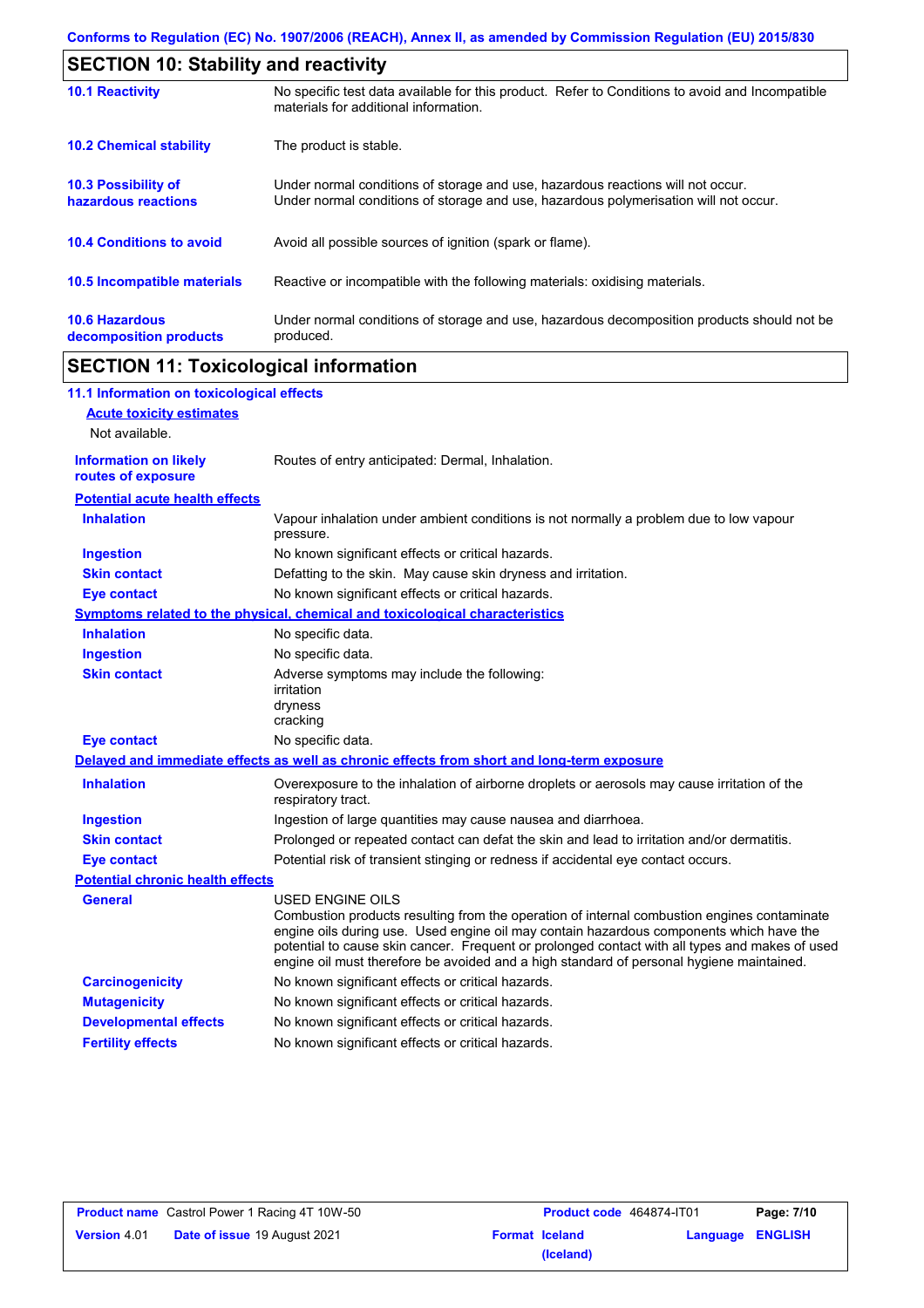## **SECTION 12: Ecological information**

#### **12.1 Toxicity**

**Environmental hazards** Not classified as dangerous

#### **12.2 Persistence and degradability**

Expected to be biodegradable.

#### **12.3 Bioaccumulative potential**

This product is not expected to bioaccumulate through food chains in the environment.

| <b>12.4 Mobility in soil</b>                            |                                                                      |
|---------------------------------------------------------|----------------------------------------------------------------------|
| <b>Soil/water partition</b><br><b>coefficient (Koc)</b> | Not available.                                                       |
| <b>Mobility</b>                                         | Spillages may penetrate the soil causing ground water contamination. |

#### **12.5 Results of PBT and vPvB assessment**

Product does not meet the criteria for PBT or vPvB according to Regulation (EC) No. 1907/2006, Annex XIII.

#### **12.6 Other adverse effects**

| <b>Other ecological information</b> | Spills may form a film on water surfaces causing physical damage to organisms. Oxygen |
|-------------------------------------|---------------------------------------------------------------------------------------|
|                                     | transfer could also be impaired.                                                      |

#### **SECTION 13: Disposal considerations**

#### **13.1 Waste treatment methods**

**Product**

**Methods of disposal**

Where possible, arrange for product to be recycled. Dispose of via an authorised person/ licensed waste disposal contractor in accordance with local regulations.

### **Hazardous waste** Yes.

#### **European waste catalogue (EWC)**

| Waste code | <b>Waste designation</b>                                        |
|------------|-----------------------------------------------------------------|
| 13 02 05*  | mineral-based non-chlorinated engine, gear and lubricating oils |

However, deviation from the intended use and/or the presence of any potential contaminants may require an alternative waste disposal code to be assigned by the end user.

#### **Packaging**

**Methods of disposal**

Where possible, arrange for product to be recycled. Dispose of via an authorised person/ licensed waste disposal contractor in accordance with local regulations.

**Special precautions**

This material and its container must be disposed of in a safe way. Empty containers or liners may retain some product residues. Avoid dispersal of spilt material and runoff and contact with soil, waterways, drains and sewers.

### **SECTION 14: Transport information**

|                                           | <b>ADR/RID</b> | <b>ADN</b>     | <b>IMDG</b>    | <b>IATA</b>    |
|-------------------------------------------|----------------|----------------|----------------|----------------|
| 14.1 UN number                            | Not regulated. | Not regulated. | Not regulated. | Not regulated. |
| 14.2 UN proper<br>shipping name           |                |                |                |                |
| <b>14.3 Transport</b><br>hazard class(es) |                |                |                |                |
| 14.4 Packing<br>group                     |                |                |                |                |
| 14.5<br><b>Environmental</b><br>hazards   | No.            | No.            | No.            | No.            |
| <b>Additional</b><br>information          |                |                | ۰              |                |

**Product name** Castrol Power 1 Racing 4T 10W-50 **Product code 464874-IT01 Page: 8/10 Version** 4.01 **Date of issue** 19 August 2021 **Format Iceland Language ENGLISH (Iceland)**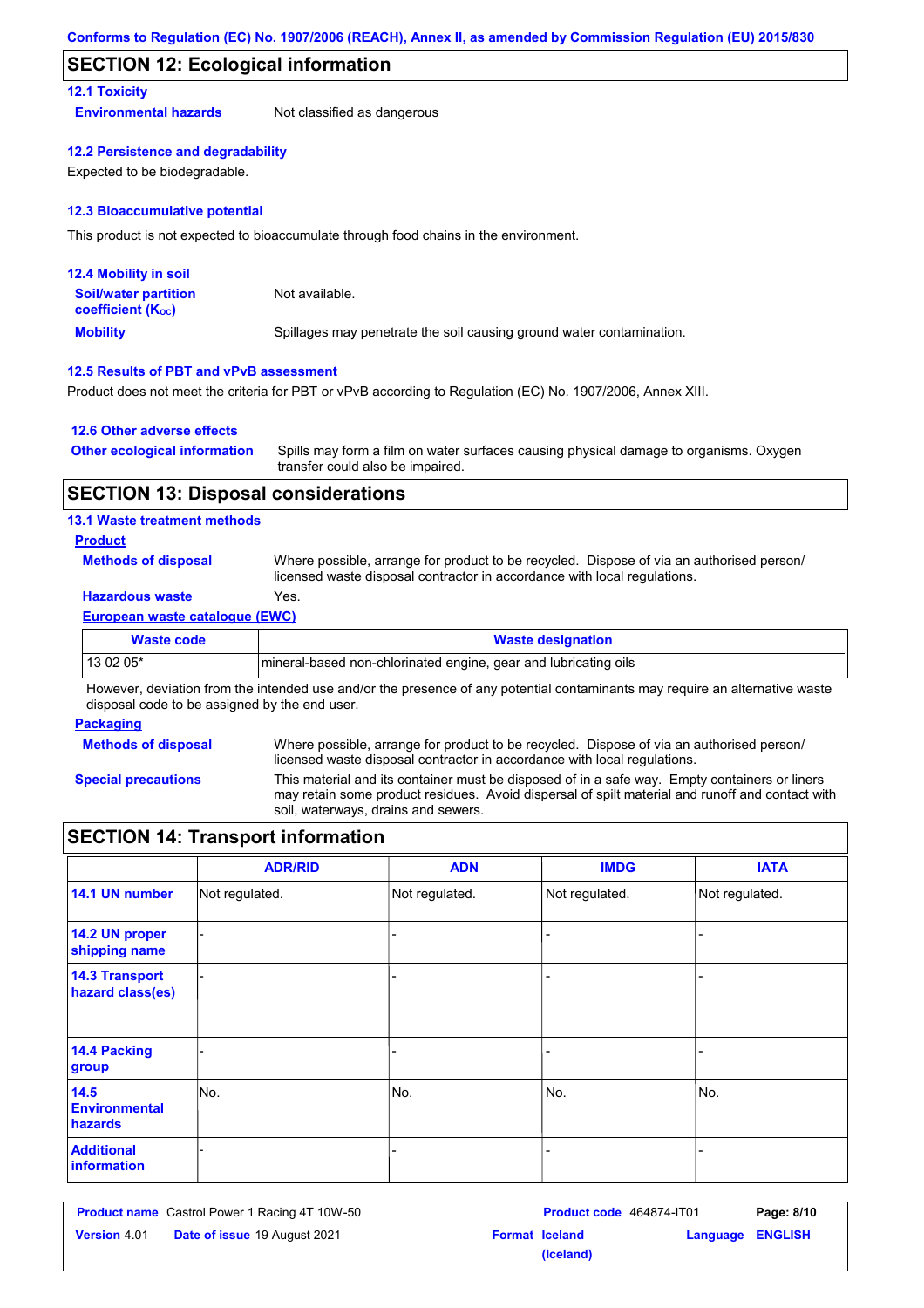| Conforms to Regulation (EC) No. 1907/2006 (REACH), Annex II, as amended by Commission Regulation (EU) 2015/830 |                                                                                                                                                                                           |  |  |  |  |  |  |
|----------------------------------------------------------------------------------------------------------------|-------------------------------------------------------------------------------------------------------------------------------------------------------------------------------------------|--|--|--|--|--|--|
| <b>SECTION 14: Transport information</b>                                                                       |                                                                                                                                                                                           |  |  |  |  |  |  |
| <b>14.6 Special precautions for</b><br>user                                                                    | Not available.                                                                                                                                                                            |  |  |  |  |  |  |
| <b>14.7 Transport in bulk</b><br>according to IMO<br><b>instruments</b>                                        | Not available.                                                                                                                                                                            |  |  |  |  |  |  |
| <b>SECTION 15: Regulatory information</b>                                                                      |                                                                                                                                                                                           |  |  |  |  |  |  |
|                                                                                                                | 15.1 Safety, health and environmental regulations/legislation specific for the substance or mixture                                                                                       |  |  |  |  |  |  |
| EU Regulation (EC) No. 1907/2006 (REACH)                                                                       |                                                                                                                                                                                           |  |  |  |  |  |  |
| <b>Annex XIV - List of substances subject to authorisation</b>                                                 |                                                                                                                                                                                           |  |  |  |  |  |  |
| <b>Annex XIV</b>                                                                                               |                                                                                                                                                                                           |  |  |  |  |  |  |
| None of the components are listed.                                                                             |                                                                                                                                                                                           |  |  |  |  |  |  |
| <b>Substances of very high concern</b>                                                                         |                                                                                                                                                                                           |  |  |  |  |  |  |
| None of the components are listed.                                                                             |                                                                                                                                                                                           |  |  |  |  |  |  |
| <b>Other regulations</b>                                                                                       |                                                                                                                                                                                           |  |  |  |  |  |  |
| <b>REACH Status</b>                                                                                            | The company, as identified in Section 1, sells this product in the EU in compliance with the<br>current requirements of REACH.                                                            |  |  |  |  |  |  |
| <b>United States inventory</b><br>(TSCA 8b)                                                                    | All components are active or exempted.                                                                                                                                                    |  |  |  |  |  |  |
| <b>Australia inventory (AICS)</b>                                                                              | At least one component is not listed.                                                                                                                                                     |  |  |  |  |  |  |
| <b>Canada inventory</b>                                                                                        | All components are listed or exempted.                                                                                                                                                    |  |  |  |  |  |  |
| <b>China inventory (IECSC)</b>                                                                                 | All components are listed or exempted.                                                                                                                                                    |  |  |  |  |  |  |
| <b>Japan inventory (ENCS)</b>                                                                                  | All components are listed or exempted.                                                                                                                                                    |  |  |  |  |  |  |
| <b>Korea inventory (KECI)</b>                                                                                  | All components are listed or exempted.                                                                                                                                                    |  |  |  |  |  |  |
| <b>Philippines inventory</b><br>(PICCS)                                                                        | All components are listed or exempted.                                                                                                                                                    |  |  |  |  |  |  |
| <b>Taiwan Chemical</b><br><b>Substances Inventory</b><br>(TCSI)                                                | All components are listed or exempted.                                                                                                                                                    |  |  |  |  |  |  |
| Ozone depleting substances (1005/2009/EU)                                                                      |                                                                                                                                                                                           |  |  |  |  |  |  |
| Not listed.                                                                                                    |                                                                                                                                                                                           |  |  |  |  |  |  |
| Prior Informed Consent (PIC) (649/2012/EU)                                                                     |                                                                                                                                                                                           |  |  |  |  |  |  |
| Not listed.                                                                                                    |                                                                                                                                                                                           |  |  |  |  |  |  |
| <b>Seveso Directive</b>                                                                                        |                                                                                                                                                                                           |  |  |  |  |  |  |
| This product is not controlled under the Seveso Directive.                                                     |                                                                                                                                                                                           |  |  |  |  |  |  |
| <b>National regulations</b>                                                                                    |                                                                                                                                                                                           |  |  |  |  |  |  |
| <b>15.2 Chemical safety</b><br>assessment                                                                      | A Chemical Safety Assessment has been carried out for one or more of the substances within<br>this mixture. A Chemical Safety Assessment has not been carried out for the mixture itself. |  |  |  |  |  |  |
| <b>SECTION 16: Other information</b>                                                                           |                                                                                                                                                                                           |  |  |  |  |  |  |
| <b>Abbreviations and acronyms</b>                                                                              | ADN = European Provisions concerning the International Carriage of Dangerous Goods by                                                                                                     |  |  |  |  |  |  |
|                                                                                                                | Inland Waterway<br>ADR = The European Agreement concerning the International Carriage of Dangerous Goods by                                                                               |  |  |  |  |  |  |
|                                                                                                                | Road                                                                                                                                                                                      |  |  |  |  |  |  |
|                                                                                                                | ATE = Acute Toxicity Estimate                                                                                                                                                             |  |  |  |  |  |  |
|                                                                                                                | <b>BCF = Bioconcentration Factor</b><br>CAS = Chemical Abstracts Service                                                                                                                  |  |  |  |  |  |  |
|                                                                                                                | CLP = Classification, Labelling and Packaging Regulation [Regulation (EC) No. 1272/2008]                                                                                                  |  |  |  |  |  |  |
|                                                                                                                | CSA = Chemical Safety Assessment                                                                                                                                                          |  |  |  |  |  |  |
|                                                                                                                | CSR = Chemical Safety Report<br>DMEL = Derived Minimal Effect Level                                                                                                                       |  |  |  |  |  |  |
|                                                                                                                | DNEL = Derived No Effect Level                                                                                                                                                            |  |  |  |  |  |  |
|                                                                                                                | EINECS = European Inventory of Existing Commercial chemical Substances<br>ES = Exposure Scenario                                                                                          |  |  |  |  |  |  |
|                                                                                                                | EUH statement = CLP-specific Hazard statement                                                                                                                                             |  |  |  |  |  |  |
|                                                                                                                | EWC = European Waste Catalogue                                                                                                                                                            |  |  |  |  |  |  |
|                                                                                                                | GHS = Globally Harmonized System of Classification and Labelling of Chemicals<br>IATA = International Air Transport Association                                                           |  |  |  |  |  |  |
|                                                                                                                | IBC = Intermediate Bulk Container                                                                                                                                                         |  |  |  |  |  |  |
|                                                                                                                | <b>IMDG = International Maritime Dangerous Goods</b><br>Coetrol Dower 1 Doeing 4T 1014 50<br>$D200$ , 0/10<br><b>Droduct code</b> 464974 IT01                                             |  |  |  |  |  |  |

| <b>Product name</b> Castrol Power 1 Racing 4T 10W-50 |                                     |                       | <b>Product code</b> 464874-IT01 |                         | Page: 9/10 |
|------------------------------------------------------|-------------------------------------|-----------------------|---------------------------------|-------------------------|------------|
| <b>Version 4.01</b>                                  | <b>Date of issue 19 August 2021</b> | <b>Format Iceland</b> |                                 | <b>Language ENGLISH</b> |            |
|                                                      |                                     |                       | (Iceland)                       |                         |            |